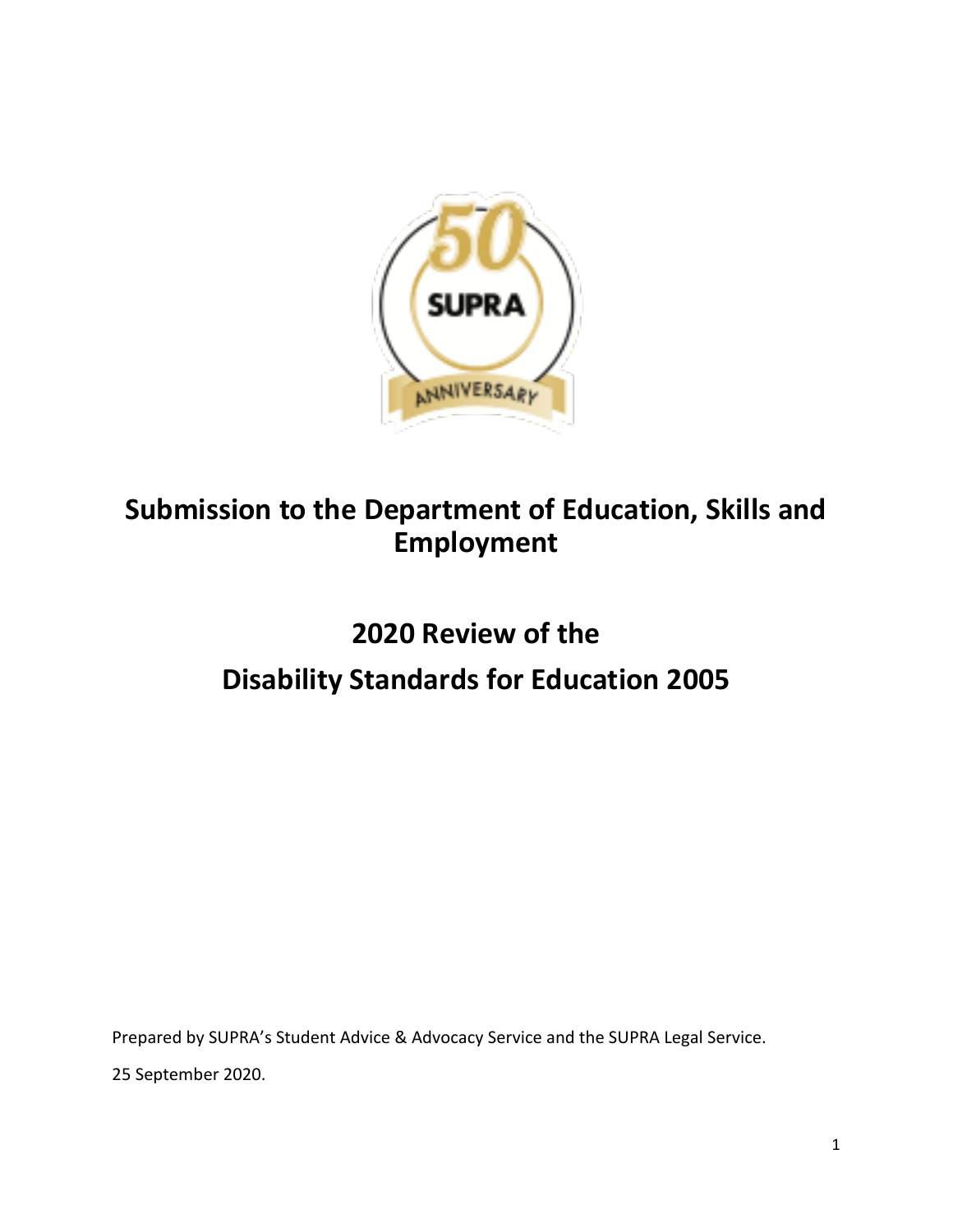#### **Foreword**

Sydney University Postgraduate Representative Association (SUPRA) is the representative organisation for postgraduate students at the University of Sydney. Established in 1970, SUPRA's constituency has grown to a point where in 2019, 26,456 students were enrolled in postgraduate degrees. In 2019 a total of 1,828 postgraduate students at the University of Sydney registered to receive support for a disability (University of Sydney Annual Report 2019). SUPRA's casework and legal services has handled a combined average of 2,000 cases each year, many involving students with a disability. Increasingly postgraduate students with a disability are presenting to SUPRA on multiple occasions to seek assistance with a range of issues from basic administrative tasks such as enrolment, to complex advocacy on assessment or complaints around teaching, reasonable adjustments and academic appeals.

SUPRA welcomes the opportunity to provide feedback on the impact of the Disability Standards for Education (the Standards) on postgraduate students at the University of Sydney. We present selected case studies from our recent casework experience to illustrate some areas of ongoing challenge for postgraduate students with a disability.

## **Executive Summary**

The development, implementation and monitoring of the Standards is critical in addressing the systemic inequality faced by students with a disability in Higher Education. From our perspective it is difficult to properly assess if the learning experience for postgraduate students with a disability has improved since the last review in 2015. While policies in general at our university have evolved to be more compassionate towards vulnerable and at risk students, it could be argued that at the same time student support services have not been maintained at an appropriate level, and in the case of the Disability Support Services any advocacy role by its staff is now incidental rather than core.

The case studies presented in the body of this submission tell the stories of individuals who sought better futures through postgraduate study and qualifications. They were initially thrilled at gaining admission to the University of Sydney and were encouraged to enroll by the provision of supports such as academic plans and resources to assist in their learning. However, these are ultimately stories of disappointment and struggle with complex administrative systems and inflexible decision makers.

A Doctor of Medicine student with atypical neurological functioning who was not provided with clear guidelines on how to pass an assessment typifies the need for the faculty to regularly review its assessment policies and requirements for the degree to ensure students with a disability are adequately supported. This is especially the case in barrier assessments where a fail requires a student to repeat a whole year of the degree.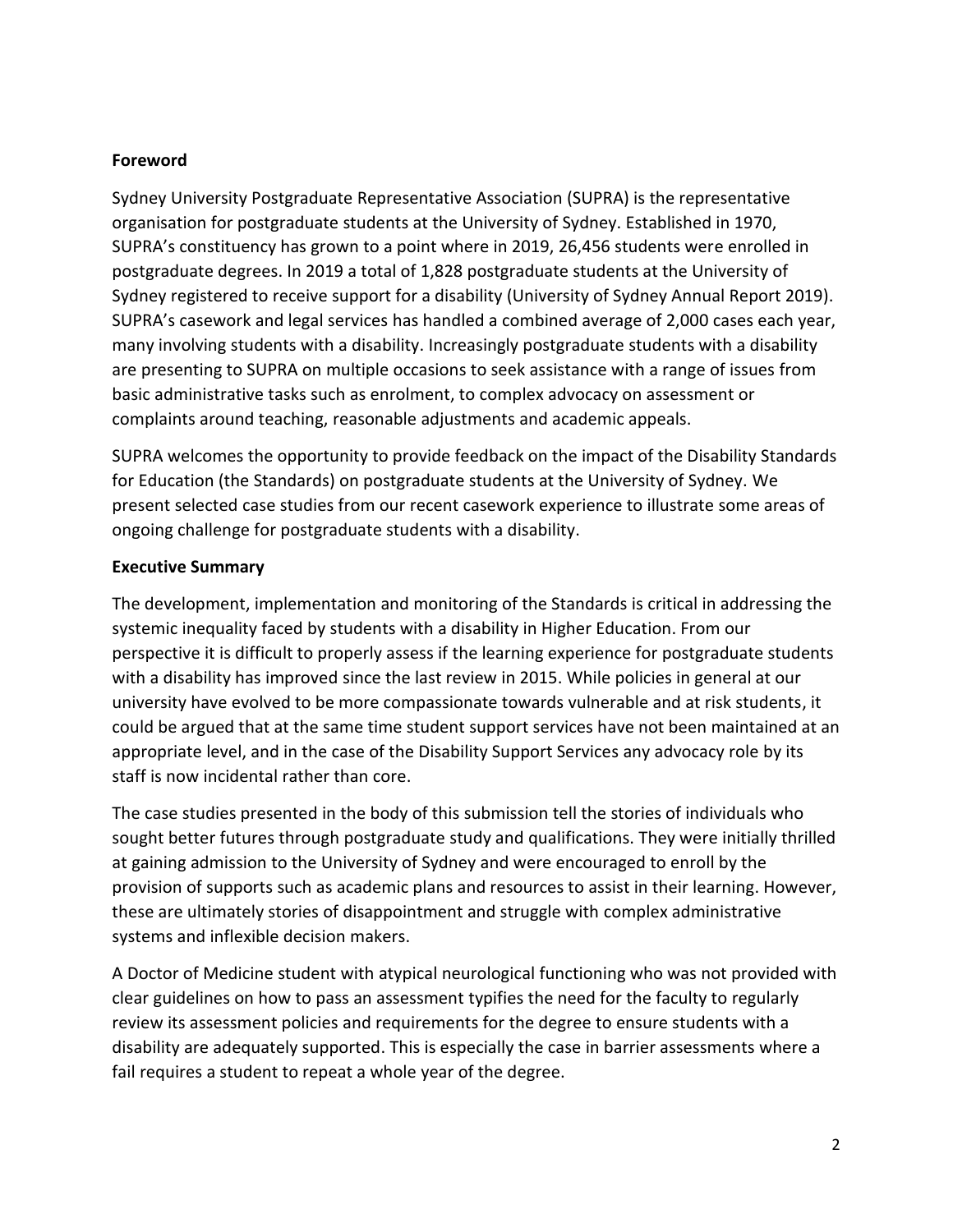The cases of the student with complex mental health and learning issues who experienced multiple fail grade outcomes and was unable to navigate the administrative procedures to apply for tuition fee recredit, and the PhD student who was forced to apply to several different departments to secure access to a suitable study space in the postgraduate students' library, underline the need for a case management approach and a flexible administration system at the university level.

In summary, regarding enrolment and access to education at our university, students with a disability appear to be well served, although we recognize that many who are unsuccessful rarely present to our service. The situation is more complicated when it comes to participation in learning and support by university services and faculties in enabling students with a disability. We pose questions for universities and education providers on how to conduct meaningful consultation with students with a disability, active monitoring for systemic fairness, and adapting their administrative processes where required. SUPRA is keenly aware that postgraduate students with a disability and who are also from an Aboriginal and Torres Strait Islander, or other minority background, studying remotely, or with care responsibilities are likely to experience difficulties while studying that other students do not. These students are also likely to be part time and may not be engaged with the student community, informed of their rights to a quality educational experience, or to know how to access support at the university, including our casework service.

## **Recommendations**

1. That universities and education providers resource a case management service to properly support individual students with a disability. This service should extend beyond creating academic plans or liaising with faculties on reasonable adjustments. It should also aim to actively advocate on behalf of students with a disability within the university and the broader community, while also assisting students with disabilities to navigate any administrative processes for their benefit.

2. That universities or education providers facilitate regular and meaningful consultation with students with a disability, on their learning experience throughout their degree, and respond with regular updates to teaching and assessment policies and practices.

3. That universities and education providers review policies and procedures to ensure students with a disability are not disadvantaged if they are granted special consideration and retain access to two attempts at a practical examination, where this is faculty policy or practice.

## **Case study 1**

A part-time Master's student with complex mental health issues and learning difficulties was also juggling the responsibilities of being a single parent. Notably, she relied on Centrelink benefits for income while continuing to pay for her tuition fees. She arrived at our casework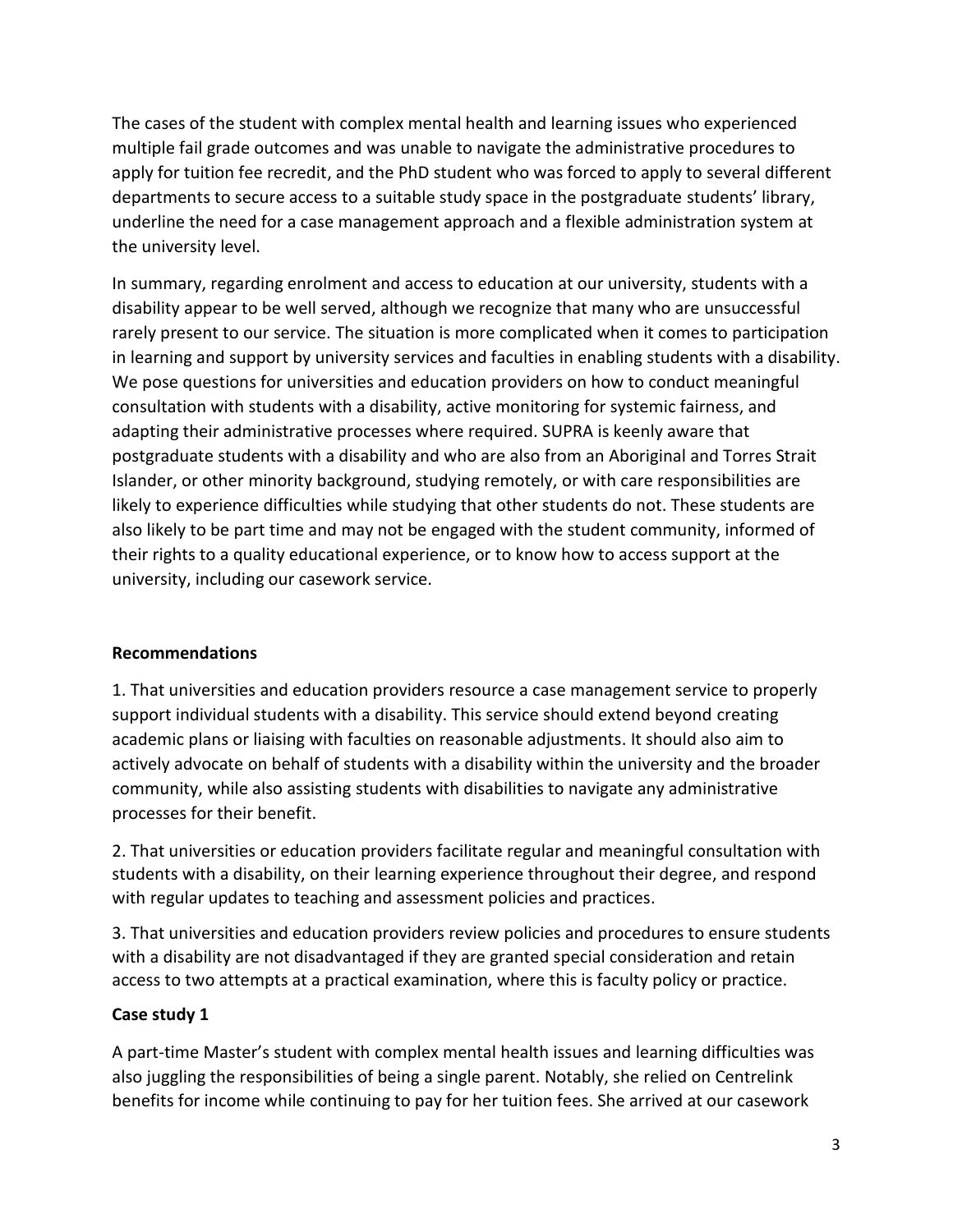service after several years of multiple fails in her coursework due to her disabilities and family responsibilities. The student found the administrative system at the university so difficult to navigate that she never applied for, or was not successful in receiving, recredit or refund of tuition fees, despite clearly meeting eligibility criteria. The learning experience for the student was isolating, dispiriting, and stressful.

## **Case study 2**

A Higher Degree by Research student with a chronic condition that makes her sensitive to light and prone to exhaustion requested access to a quiet workspace on campus and close to accessible car parking to allow her to see her supervisor as well as to address isolation. During the summer break she was provided with temporary access to the university's postgraduate coursework student library that provides quiet rooms, low light, and after-hours access to around 21,000 students. However, when coursework students returned to campus, library management declined to renew her access on the basis that the space was primarily for coursework students. Around this time Disability Services set up a dedicated space for students with a disability to use on main campus and hoped this would meet the student's needs. Unfortunately, the student found the space was far from accessible car parking and did not have after-hours access. Persistent advocacy by a SUPRA caseworker resulted in Disability Services working with library management to finally grant the student all-hours access to the postgraduate library. The student found it difficult to understand why both of the university services could not have liaised for this outcome.

## **Case study 3**

A student with Attention Deficit Hyperactivity Disorder (ADHD) failed a replacement practical examination for which they were denied reasonable adjustments. The student did not pass one of the three domains, resulting in a requirement to repeat the whole year of study.

In the failed domain, 'Structure & Presentation', the assessment criteria are more general than the other two. The student, with their atypical neurological functioning, may have been disadvantaged by not being provided unequivocal and clear assessment criteria to pass this domain, despite previous experience in the practical exams and a practice session and tutorial for the current exam. The assessment for this domain is looking for a neuro-typical response which this student could not deliver, at least not on their initial attempt.

In this degree students who do not pass their first practical examination attempt are usually given an opportunity to re-sit the examination. However, if a student successfully applies for special consideration in the first attempt and is granted a replacement exam the replacement is considered the final exam, with no further opportunity to re-sit the examination. In our experience students with a disability often apply for special consideration for reasons not